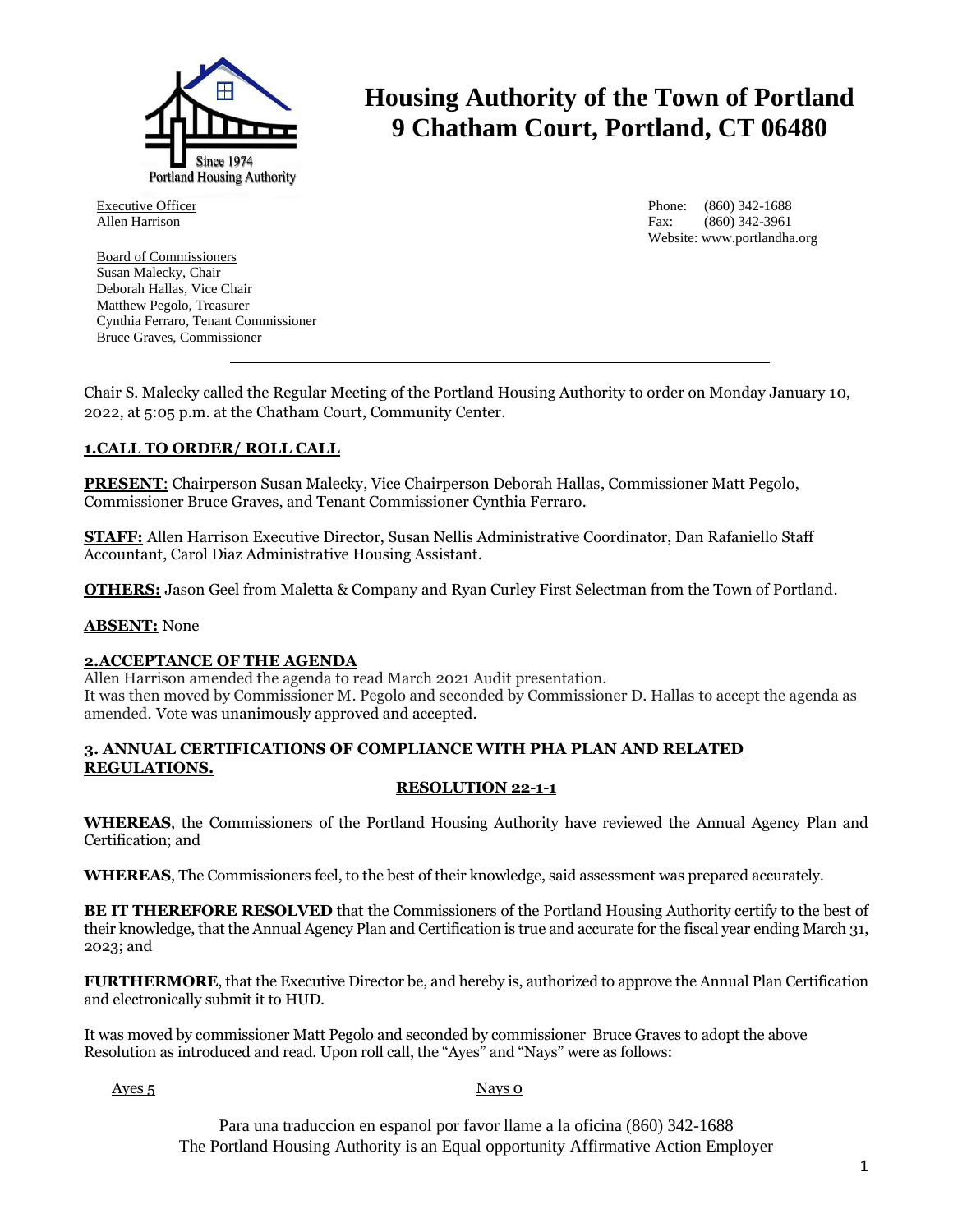Chairman S. Malecky declared the motion passed unanimously and the resolution adopted.

## **4.FYE MARCH 2021 Audit presentation, prepared and presented by Jason Geel, from Maletta & Company.**

Jason Geel gave a quick summary of the audit. The main areas covered in the audit were the financial statements and making sure the PHA is in compliance with State and Federal Regulations. There were no current year financial statement findings or questioned costs. Jason Geel addressed the pilot and he assured it was being charged correctly and being paid correctly. All past recommendations from previous audits were met and implemented. Revenue is up for all programs which generates great reserves and the PHA is running with great operating results and management.

## **5.Public Participation**

None

## **6.APPROVAL OF THE BOARD MEETING MINUTES HELD DECEMBER 13, 2021.**

Commissioner D. Hallas made a motion to approve Board Meeting Minutes held December 13, 2021, and it was seconded by commissioner M. Pegolo

Vote was unanimously approved and accepted.

### **7. REVIEW AND TAKE ACTION OF DECEMBER 2021 FINANCIAL REPORTS- PREPARED BY R.FENTON, CPA.**

Commissioner M. Pegolo made a motion to approve December 2021 Financial Reports and it was seconded by commissioner D. Hallas.

Vote was unanimously approved and accepted.

## **8.COMMUNICATIONS/CORRESPONDENCE**

None

## **9. EXECUTIVE DIRECTORS REPORT: Chatham Court, Quarry Heights, and Section 8**

Susan Nellis reported the PHA currently has 52 regular housing vouchers leased as of January 1st, 17 Project Based Voucher at QH , 3 families that ported out for a total of 72 with 9 families looking for unit. The PHA intent is to add 8 more units at Quarry Heights with current tenants with no assistant that could you use it which will then raise the number of PBV Vouchers to 25. It will then increase the 72 to 80 and then fill the remining 6 by March of 2022.

The PHA will increase the PBV from 20% to 30%. We have contacted HUD and they have approved the changes in efforts to creating more affordable housing for our current tenants.

Executive Director from Middletown Housing Authority has reached out to Executive Director Harrison, to suggest a collaboration. He suggested he could provide PBV vouchers to 20 units at Quarry Heights that don't have any assistance. No decisions have been made at this time and the board will be kept updated as discussions further.

**Office Report**: Tar's ending numbers for the month of December 31 for 2021.

| CC-active tenant's balance: | \$907.00 | QH-active tenant's balance: \$75.00 |         |
|-----------------------------|----------|-------------------------------------|---------|
| CC-move out balance:        | 80       | QH-move out balance                 | \$ 0.00 |

Carol Diaz reported Chatham Court and Quarry Heights is currently at 100%. No notices to quit were served. The numbers on the waitlist haven't fluctuated to much due of the lack of move outs. Over the next 2 to 3 months the PHA will be reopening the State and Section 8 Waitlist. Maintenance is up to date with work orders. New part time employee has started to help out with maintenance. BJ our resident service coordinator has submitted her resignation and announced she will be taking an early retirement due to personal reasons.